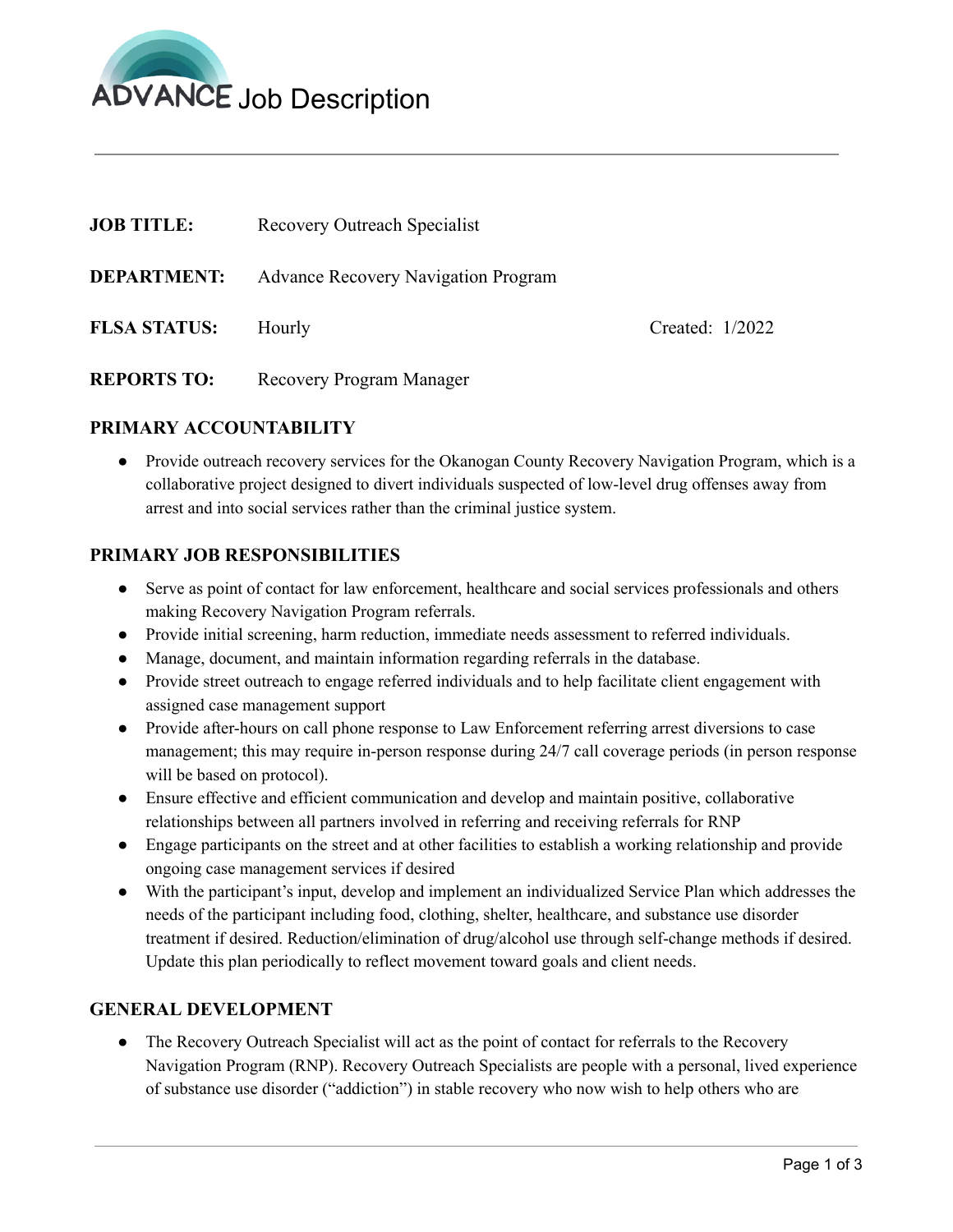

suffering. Recovery Outreach and Case Management services are performed in the field, that is, outside of an office setting. This position will provide screening, outreach, engagement, and case management to individuals referred to the program. RNP partners include social service agencies, law enforcement, prosecutors and public defenders, healthcare, and SUD treatment agencies.

# **PROFESSIONAL & TECHNICAL KNOWLEDGE/QUALIFICATIONS**

- High school diploma or equivalent required. Further education/training is desirable.
- Must have competence using smartphones and be able to learn how to enter data into an electronic database daily.
- Must be fully vaccinated for COVID-19
- Must have valid Washington State driver's license
- Self-motivated
- Able to take direction from program leadership and community partner staff in positions of authority
- Outgoing and able to approach strangers to provide street-based outreach and engagement services to individuals with substance use disorders and/or with criminal legal system involvement
- Understanding of substance use disorders and harm reduction strategies along with a demonstrated passion for serving individuals experiencing homelessness and/or behavioral health challenges.
- Ability to effectively communicate and problem-solve under pressure in high stress situations
- Ability to respond non-violently to any situation.
- ●

# **WORK ENVIRONMENT**

- Ability to be in rotation for 24/7 on-call response to law enforcement for arrest diversion referrals.
- Ability to be in rotation for working weekends
- Ability to flex schedule when necessary to accommodate special program needs, including nights and weekends
- Street outreach requires the ability to easily navigate city streets on foot and tolerate a variety of weather conditions

# **TYPICAL PHYSICAL DEMANDS**

| <b>Physical Requirements</b> | N/A | Rarely<br>$(1-12\%)$ | Occasionally<br>$(13-33\%)$ | Frequently<br>$(34-66%)$ | Regularly<br>$(67-100\%)$ |
|------------------------------|-----|----------------------|-----------------------------|--------------------------|---------------------------|
| Standing                     |     |                      |                             |                          |                           |
| Walking                      |     |                      |                             | x                        |                           |
| Climbing                     |     | X                    |                             |                          |                           |